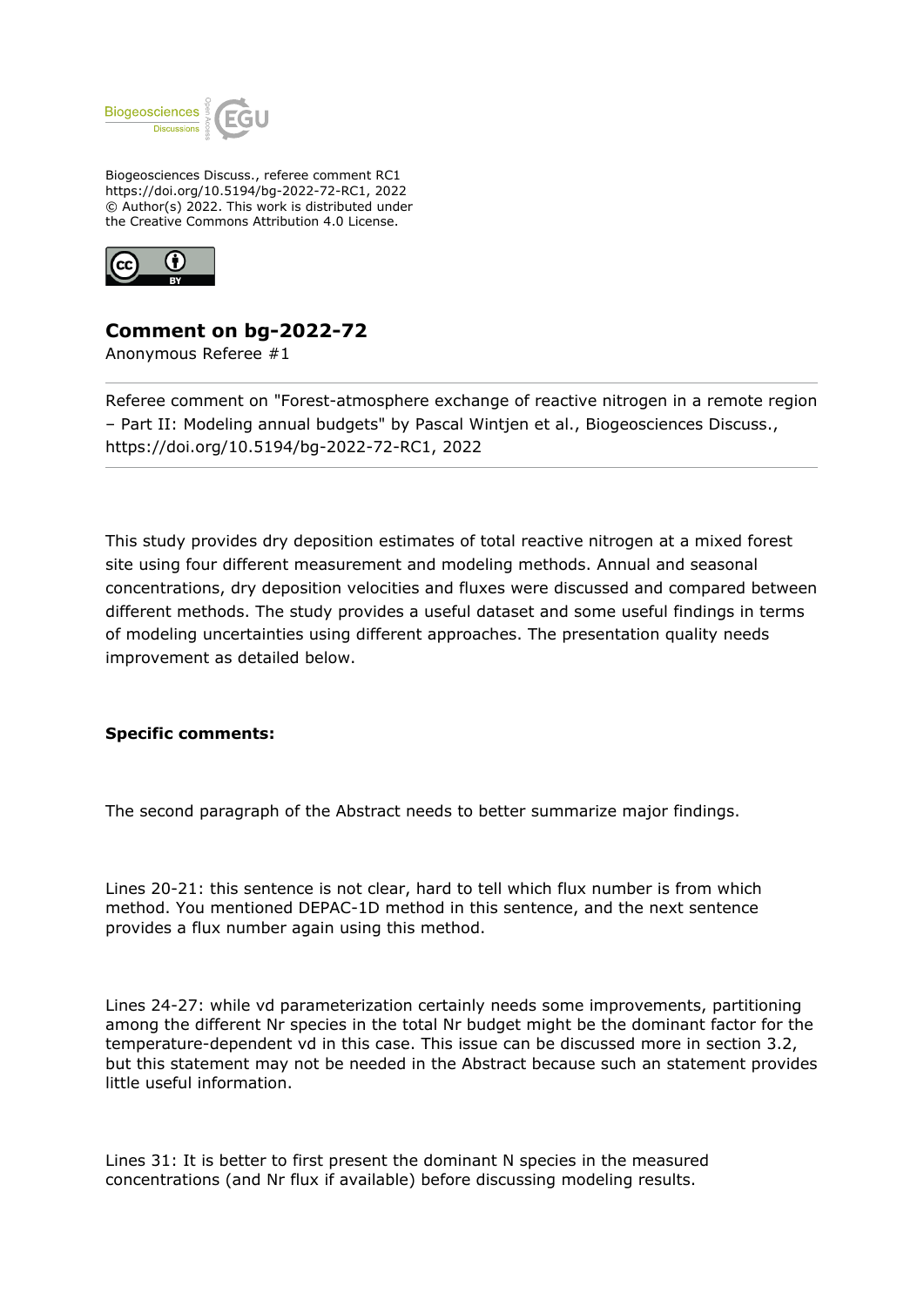Lines 36-37: this single sentence should not be a separate paragraph; it can be presented in the first paragraph of the Abstract or at the end of the Introduction.

Section 2.1 and line 131: I assume most of the materials in this section were already reported in your previous study. If this is the case, this section can be simplified since the manuscript is very long. The same recommendation applies to other sections where applicable.

Line 136: explicitly show which species (only NH3?) uses the bi-directional approach.

Line 138: "as" should be "and".

Line 139: this part is not clear.

Line 169: why choose 2.5 m knowing that the measurement is at 30 m? In most regional scale CTMs, dry deposition is typically calculated at the mid-layer height of the first model layer (typically at 10-40 m) while some model may also use 10 m.

Line 170: most CTMs would have many more NOy species than listed here (PAN, MPAN, etc.). Are these species not available in this model?

Line 182, Are the resistance formulas in DEPAC-1D (Section 2.2.3) the same as those in DEPAC (Section 2.2.1)?

Lines 171 and 187: This is a size-resolved vd model. What size distributions were used for particle nitrate and ammonium when calculating their vd?

Simplify Section 2.2 if possible since the manuscript is very long and the description here is a bit too long.

Section 2.3: Is direct DON wet deposition considered in this budget? You may also want to briefly mention the important contribution of the dry deposition of organic N in the total Nr dry deposition budget somewhere in the manuscript.